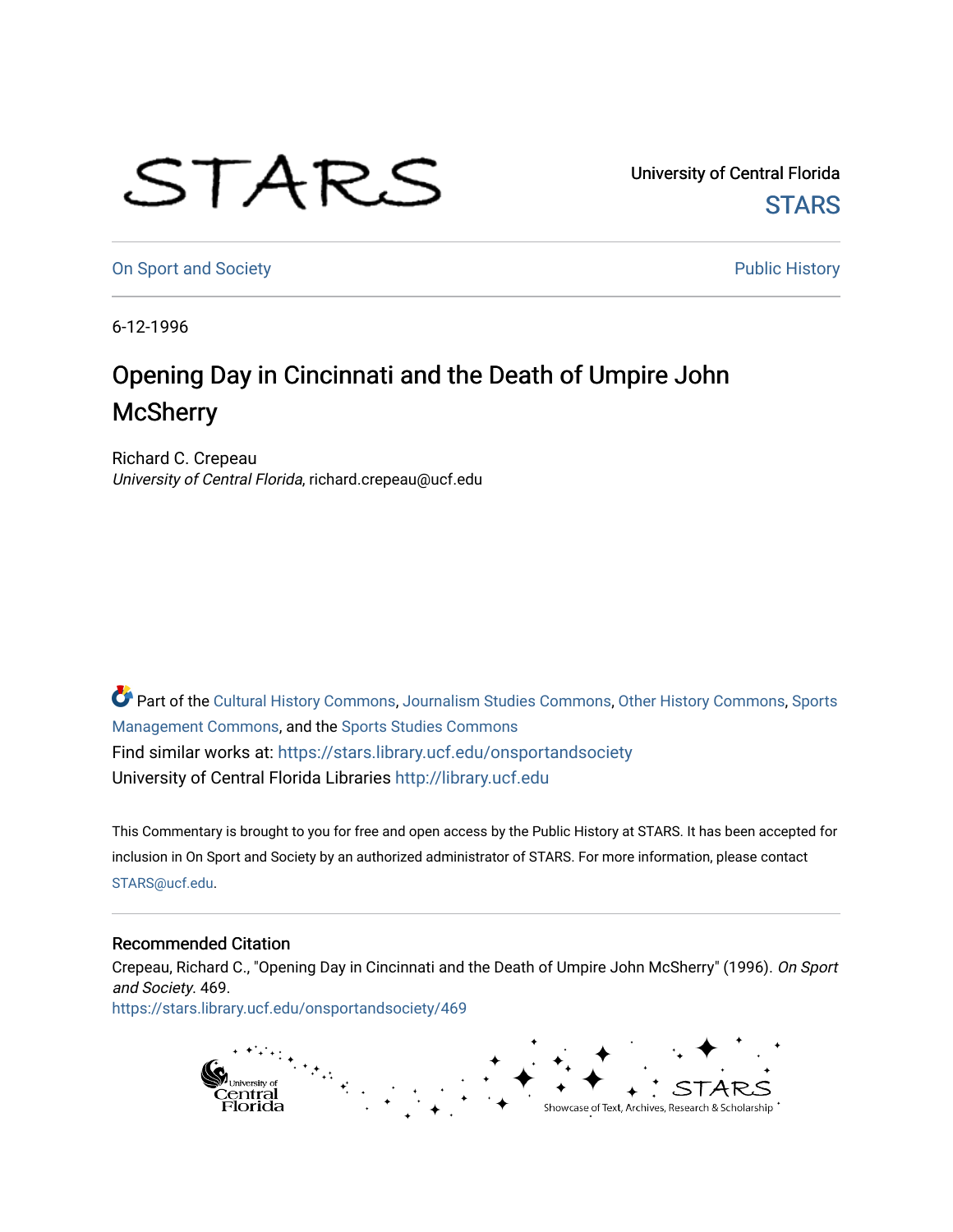## SPORT AND SOCIETY FOR ARETE June 12, 1996

The opening of Baseball Season is a time to celebrate, a time of renewal and hope. It is in some ways one of the most joyous days on the American Sports Calendar. Full of optimism this day offers the promise of summer, the renewal of spring, the spectacle of a great and grand ritual.

This year in Cincinnati the joy of opening day was marred by death. John McSherry, a veteran National League umpire of 25 years suffered a massive heart attack and died at age 51. Following the seventh pitch of the game, McSherry who was working behind the plate, turned his 328 pound body toward the stands and beckoned for assistance. He took a few steps and fell face down to the ground. The crowd stood in silence, the players and other umpires were in shock, and finally at the insistence of the players the game was postponed.

This will be an opener that will not soon be forgotten for those who were there at Riverfront Stadium.

John McSherry was a respected umpire who seemed to have the jolly disposition of a large man. He often joked or talked with players, was said to be able to admit when he was wrong, and had an excellent reputation for competence and fairness. On the Braves telecasts Skip Carey always referred to McSherry as his favorite umpire because of the weight problem that Carey shared with McSherry.

With his death I began to think about the umpire and his role in the game, as well as his evolving image. It once was an axiom that the best umpire was the one that you did not notice. That of course is gone and now the common complaint is that umpires have assumed too large a showbiz posture and have become too obtrusive.

Back in the late 19th century with the rise of professional baseball, and the prevalence of gamblers around the game, the umpire was a figure of mixed images. He was the authority figure, but often his authority was ignored. He was the enforcer of rules, but could himself be a victim of fan and player lawlessness. Physically threatened by players, spectators, and gamblers, umpires had to be strong, brave and/or fleet-of-foot to survive.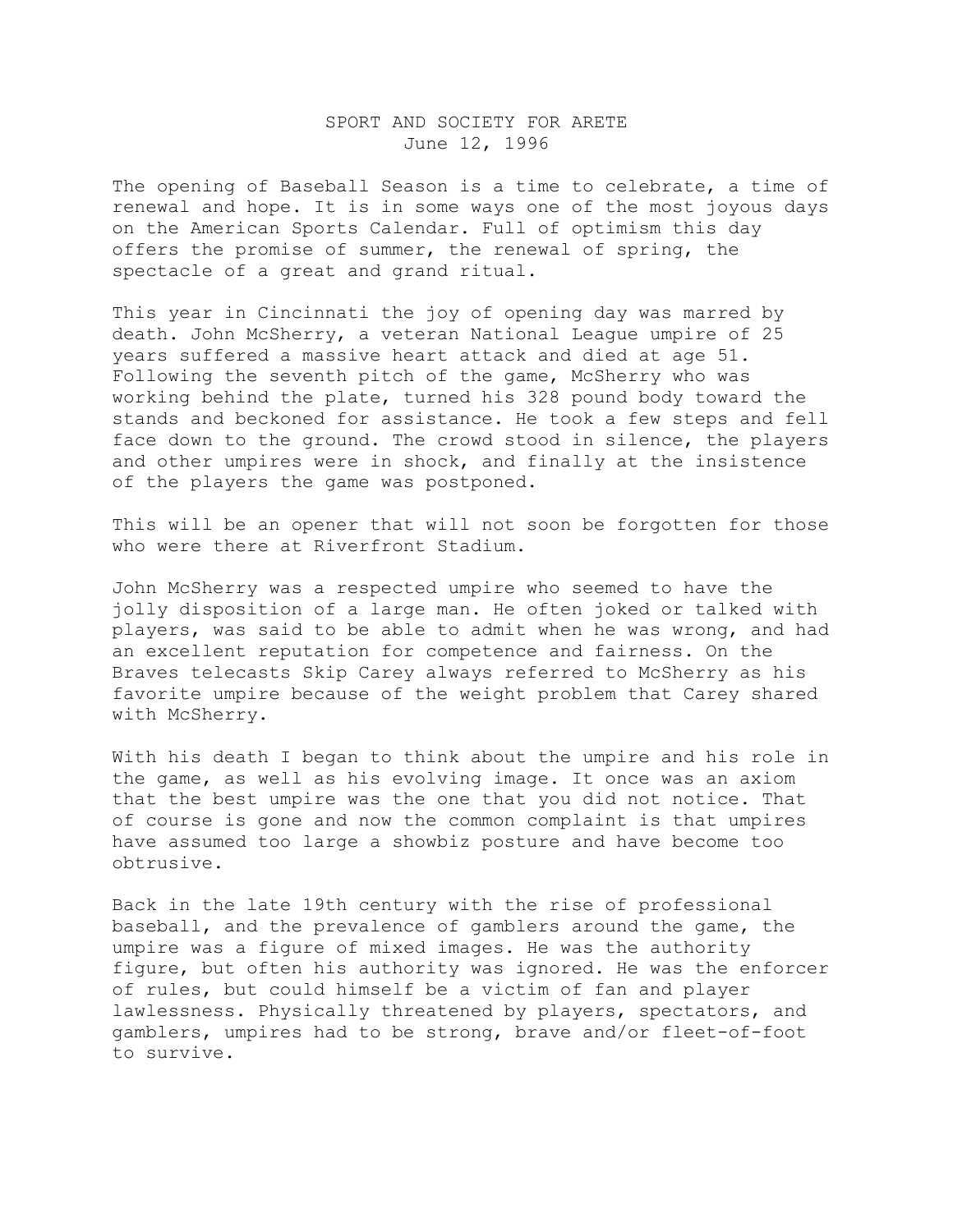In the early 20th century, especially with the emergence of the American League under the leadership of Ban Johnson, the lot of the umpire began to improve. Johnson was determined to elevate the status of umpires in the new American League and the overall result was an improved life for the men in blue.

However they continued to be the subject of public vilification. Sometimes on the field by managers and players, sometimes by fans, sometimes in the press. John McGraw, the legendary Giant's manager, was especially nasty to the men in blue.

Umpiring was and still is a difficult life. On the road for nearly the entire season the umpire's life can be a lonely one. He must be careful where he goes, where he stays, who he is with, always guarding his integrity and the integrity of the game. He is the great arbiter, and the fairness of his decisions are central to the credibility of the game.

Unless you have umpired it is difficult to imagine how much responsibility you feel for the game, how much you feel the game is in your hands. It is at once a wonderful feeling of responsibility, while at the same time a bit frightening. The game literally cannot go on without you, and yet you are considerably less than a centerpiece of the action.

Over the last fifteen years, years that were encompassed by John McSherry's career, the role and life of the umpire has changed considerably. After the umpires succeeded in unionizing, their salaries increased and their life on the road improved, with more expense money, time off for R and R, and a strong union to air their grievances.

Umpires have come out of the shadows to become celebrities. Joe West has build a career in country-western music, while Ron Luciano hit the best seller lists with tales from on and off the field. He became a regular on the late night talk circuit, and Luciano turned umpiring into a form of show business. Some would argue that this has not been a positive development, that the umpires have become too visible.

In addition the coming of instant replay has been both a blessing and a curse, revealing how often the umpire is right, but at the same time leaving them vulnerable to the slow motion revelations of human error for all to see.

But whatever the changes one thing remains constant, and John McSherry illustrated this as well as anyone, umpires are